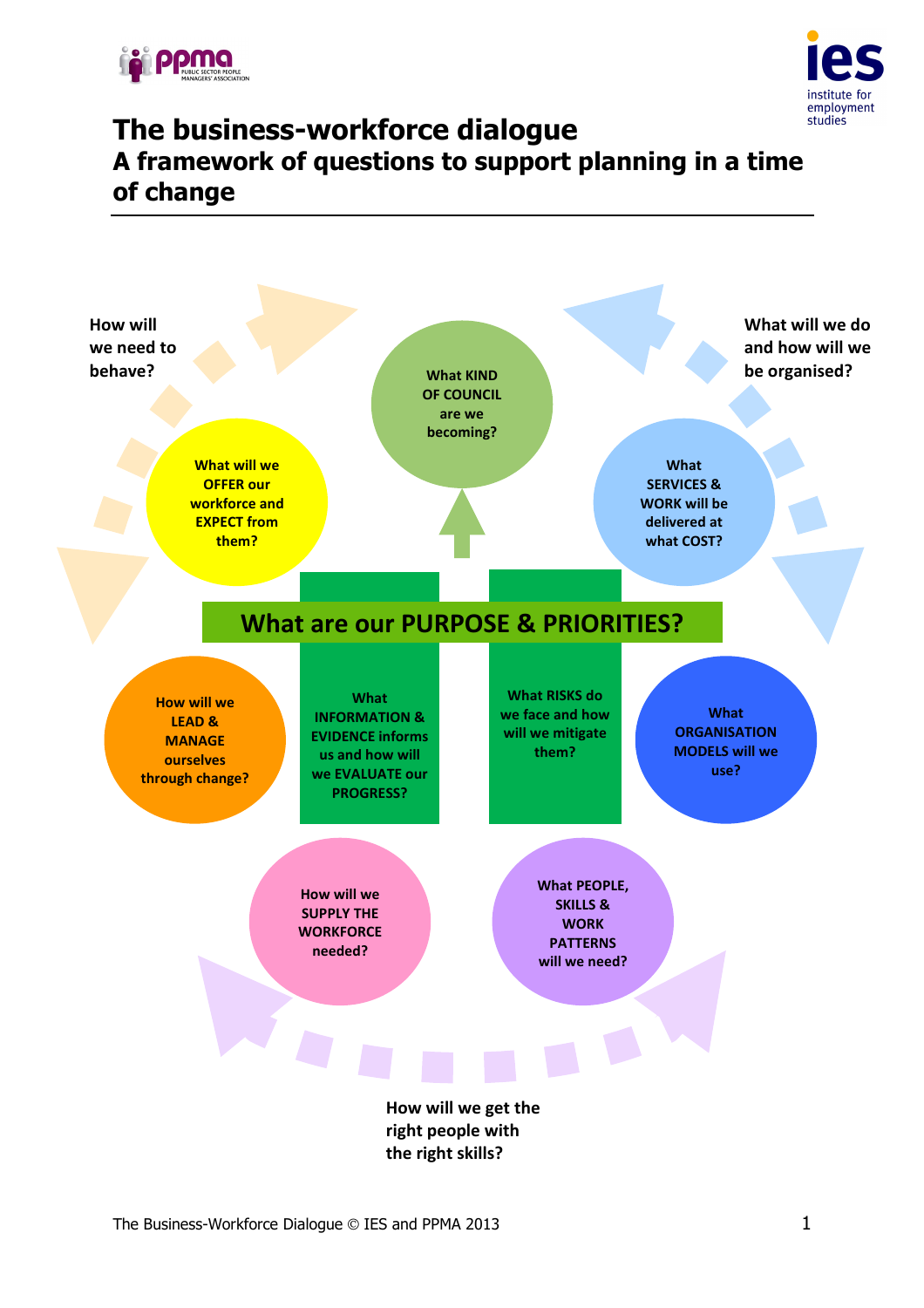# What is the business-workforce dialogue?

With the public sector reshaping itself in many ways, this business-workforce dialogue framework will help HR professionals to play a positive role in shaping our future public services, organisations and the workforces they depend on.

The framework is part of a range of outputs from the PPMA working group which is examining the public service workforce of the future. Please see the end of this document for further information.

The dialogue framework provides a way of integrating complex sets of issues into a simple model. This can be shared to provide more coherence and sense of direction to discussions and plans around both business and workforce planning. It is not a detailed workforce planning tool and is intentionally brief. At the end we give references to some more detailed sources of workforce planning methodology.

The framework is broad in scope, linking fairly traditional aspects of business, service and workforce planning with the broader choices which Councils are making about their purpose and priorities, within financial constraints, and alternative models for service delivery. It includes issues of organisational culture and behaviour, the 'employment deal', leadership and change management.

It is called a 'dialogue' because the framework is designed to support a range of discussions around the future, planning and the management of change. So the various areas are explored as a set of questions or choices. These should in turn lead to a range of decisions and actions on organisation, service and workforce issues.

### Main areas covered by the business-workforce dialogue

Looking at the future requires several kinds of thinking to be brought together as the framework diagram shows:

- The purpose and priorities of the organisation at its centre, stemming from its current position, context and stakeholders and leading to strategic choices.
- Seven further areas for consideration are shown in a circle as they can be discussed in different orders. They include choices about the Council's role in service delivery; plans for services; delivery models; the employment deal and behaviours; leadership and change management; workforce demand; and workforce supply.
- These main areas can be seen as framing three very broad questions:
	- What will we do and how will we be organised?
	- How will we need to behave?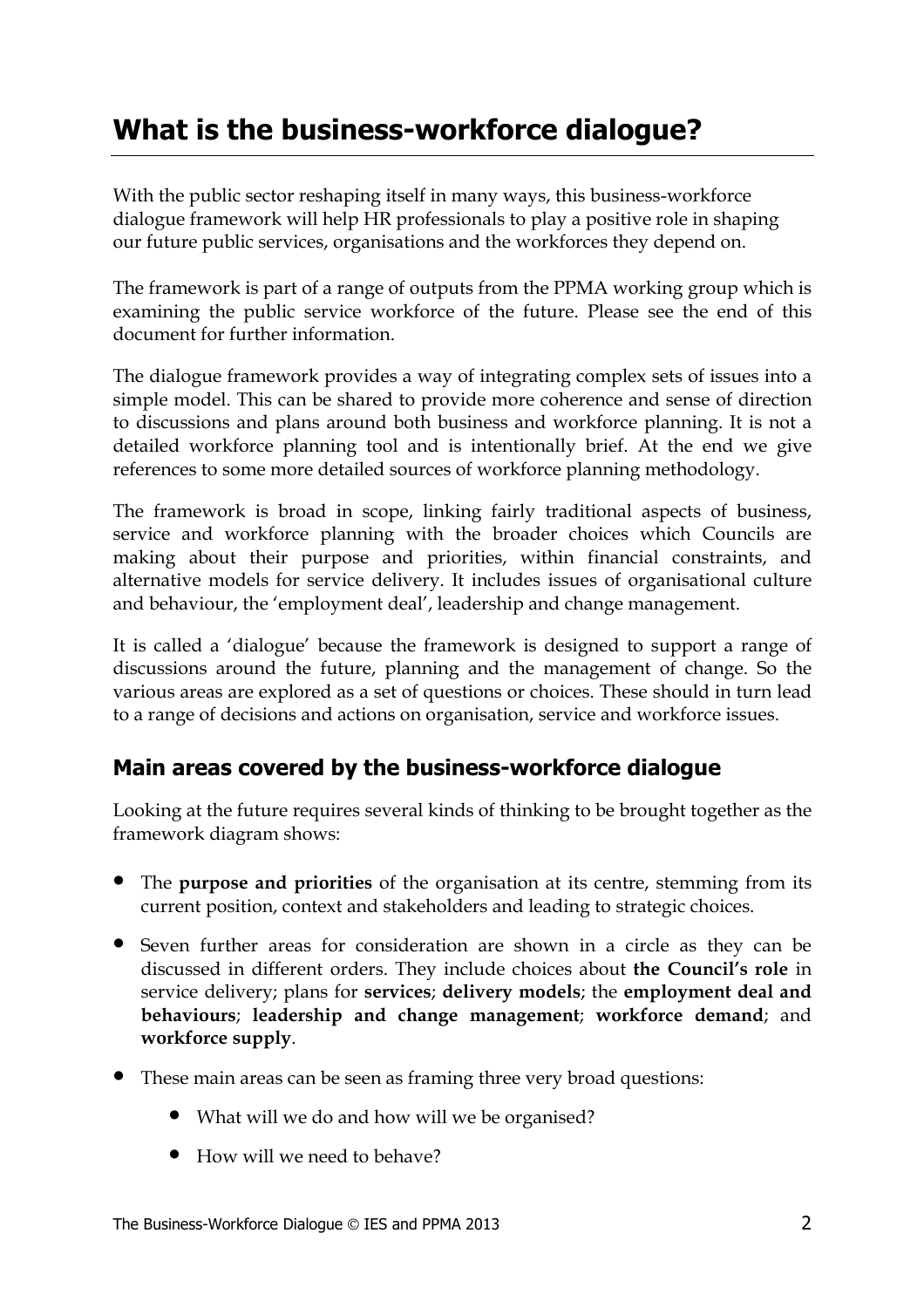- How will we get the right people with the right skills?
- The disciplines of risk management and of using evidence to support decisionmaking and evaluate progress thread through the whole model.

# Where might such dialogue take place?

The framework has been designed to be useful to many kinds of discussions:

- different types of public service organisation may use this framework from national to local
- different levels of management may be involved Boards, Directors, Heads of Department, service managers and their teams
- different stakeholders may be involved in such dialogue including politicians, public service officers, provider organisations or contractors, partners, service users, interest groups and citizens
- dialogue may be part of a formal planning process, consultation or more informal discussion
- the focus may be on a whole organisation or just a part of it
- the timeframe may vary from strategic/longer term to shorter-term and problem focussed discussions

### How might the questions be used?

The questions can be used:

- to frame agendas and facilitate meetings or workshops
- to stimulate 1-1 conversations
- by leaders and managers individually or together
- by or with the help of HR, L&D or OD professionals

# Varying levels of detail

In a short discussion just the diagram or a few top level questions may be enough. These are shown in a box at the top of each section below.

In a more thorough review or planning process, more of the sub-questions can be used. These are shown within each area of the framework.

The whole framework may be used or just parts of it on any particular occasion. The following sections give some useful questions to help discussion of each area of the framework.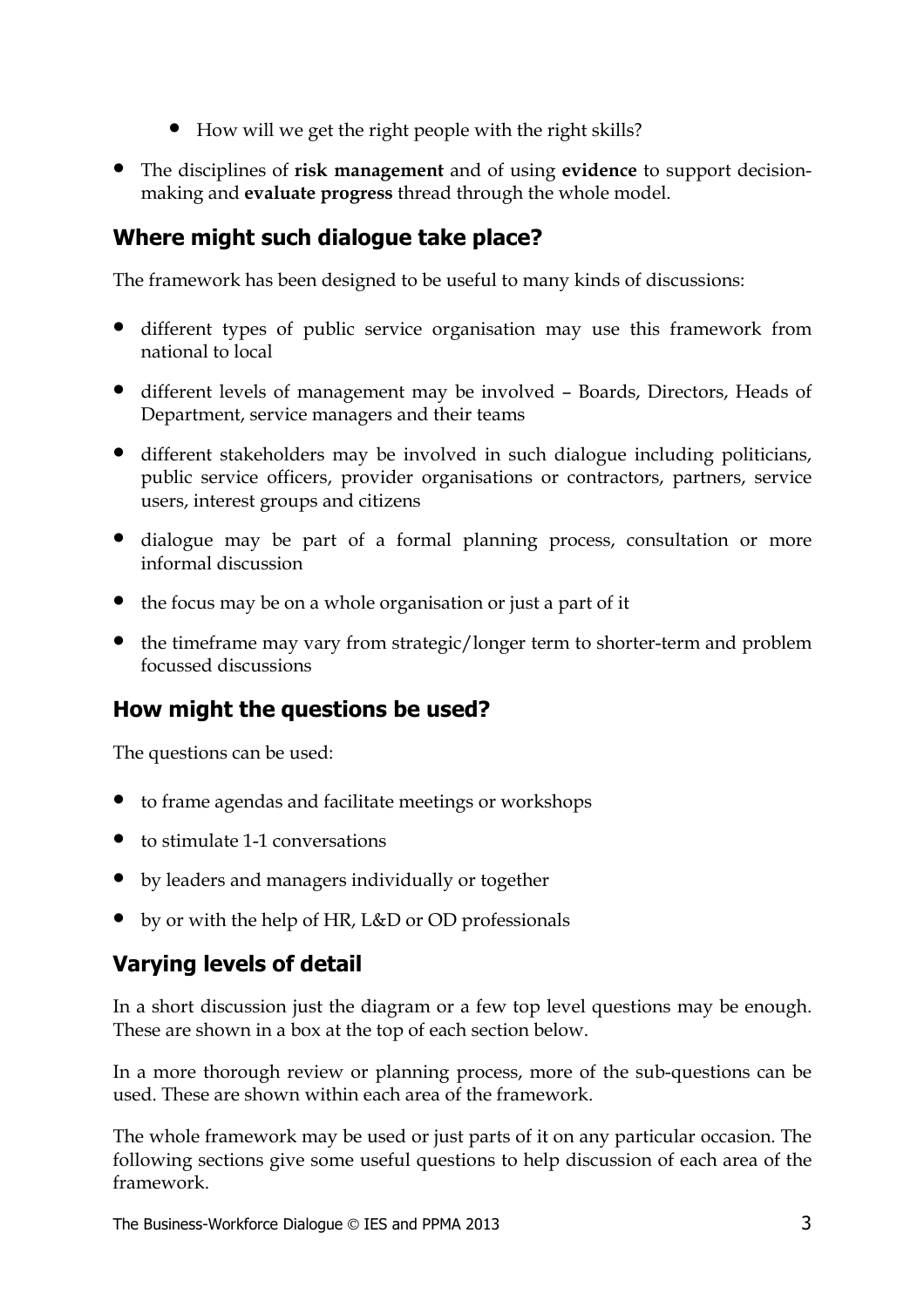# The business-workforce dialogue at a glance

#### A. What are our PURPOSE and PRIORITIES?

What is the purpose of the Council? What is it here for? Who does it serve?

Bearing in mind our context, current strengths & weaknesses and the views of our stakeholders, what are our priorities in the short and longer term?

#### B. What KIND OF COUNCIL are we becoming?

What is the vision for the Council in terms of its role in service delivery?

What values will be central to this vision?

#### C. What SERVICES & WORK will be delivered at what COST?

What services will be delivered in future with what volumes, at what quality and within what budgets?

What other activities need to be undertaken to support such service delivery, at what cost?

#### D. What ORGANISATION MODELS will we use?

How will services be delivered in future? For example, where will we outsource, work in partnership or involve the voluntary sector?

#### E. What will we OFFER our workforce & EXPECT from them?

What will we offer staff and what will we expect from them?

How do we expect everyone connected with the Council to behave?

#### F. What PEOPLE, SKILLS & WORK PATTERNS will we need?

How will our demand for people be changing in terms of both numbers and skills?

What kind of work patterns will best meet our service needs?

#### G. How will we SUPPLY THE WORKFORCE needed?

Is the workforce out there to meet our changing needs and those of our delivery partners?

How will they be attracted, retained and developed to deliver and support services?

#### H. How will we LEAD & MANAGE ourselves through change?

What will our managers need to do and do they have the capability to do it?

Do we have a clear approach to managing change and the resources to implement it?

#### I. What RISKS do we face and how will we mitigate them?

What are the risks of the different organisational and staffing options we are considering?

How do we adopt a balanced approach to risk – enabling innovation but ensuring adequate resilience?

#### J. What INFORMATION & EVIDENCE informs us and how will we EVALUATE our PROGRESS?

What evidence should we look for to help us with our decisions?

Are we monitoring the right things to know if we are on track?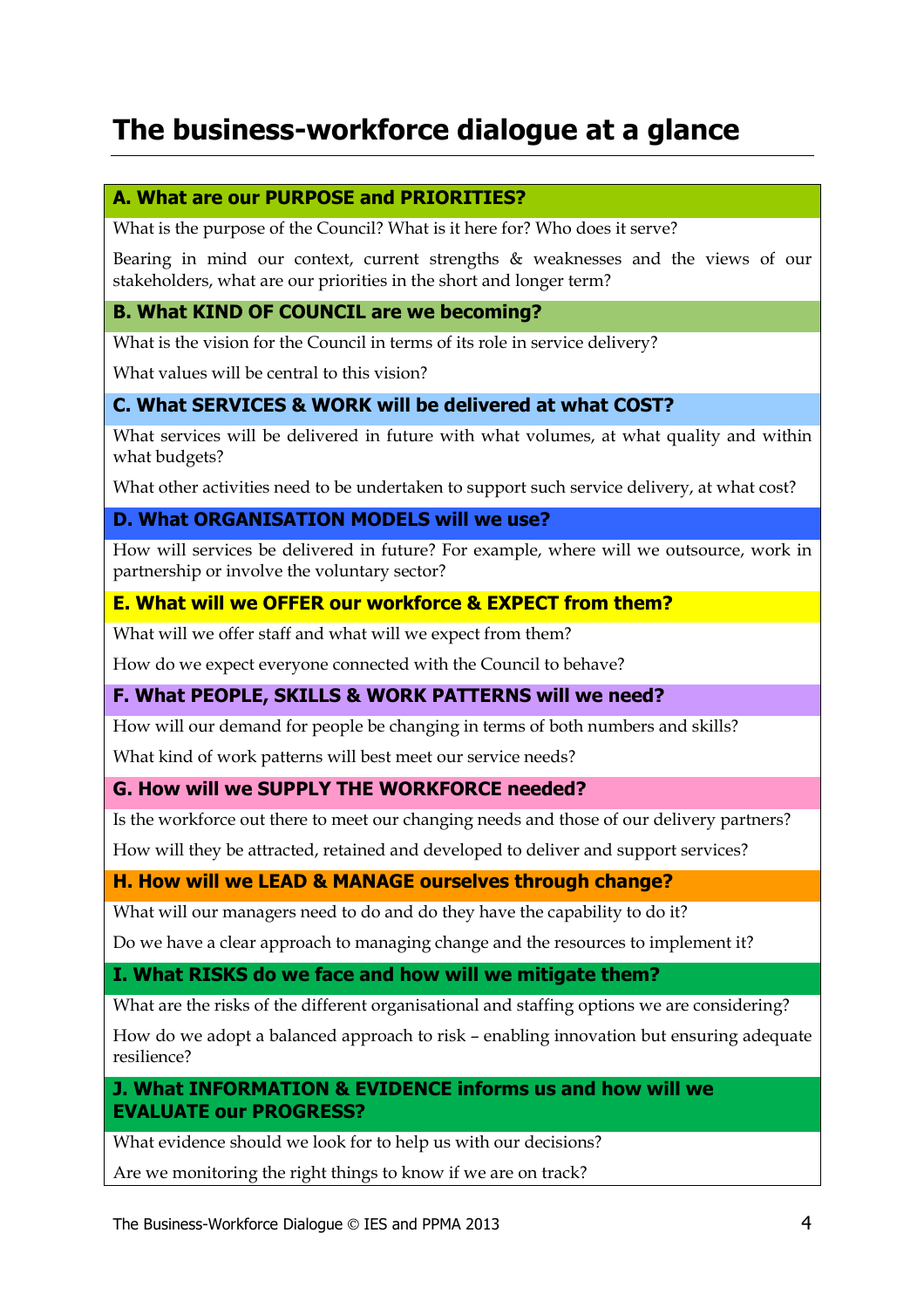# <span id="page-4-0"></span>The business-workforce dialogue: Key questions

### [A. What are our PURPOSE and PRIORITIES?](#page-0-0)

Central to the dialogue and something we need to come back to as a test on our decisions and choices is what the Council thinks it is here to do (PURPOSE) and which of its many, competing goals or activities are the most important (PRIORITIES). Different stakeholders may have different views and the Council has to work within this shifting context.

What is the purpose of the Council? What is it here for? Who does it serve?

Bearing in mind our context, current strengths and weaknesses and the views of our stakeholders, what are our priorities in the short and longer term?

In what way do we see the activities of the Council serving the 'public good'?

What do we perceive to be the current issues with our services and quality of provision? (eg failing or poor quality services, areas of over-spend)

What works well now? Can we identify strengths we want to keep?

What factors in our context are driving us for the future? (political - both local  $\&$ national; financial in terms of our budgets; economic health of our community; social; technological; legal; environmental)

Who are our key stakeholders and how do *they* see our purpose and priorities?

How are our Members engaged in shaping our purpose and priorities and is their vision already defined or in the process of being shaped or revisited?

What are the aspirations of our community for itself? What do we know about the needs and preferences of our citizens? (eg from consultation processes or other data)

How might the factors driving us alter, for example with political or economic change? How should this uncertainty influence the way we see future priorities?

How do we take account when framing our own priorities of the impact of our choices on other tiers of government or other agencies/stakeholders?

Tip: Start the planning process by understanding how the Council is seen from the outside.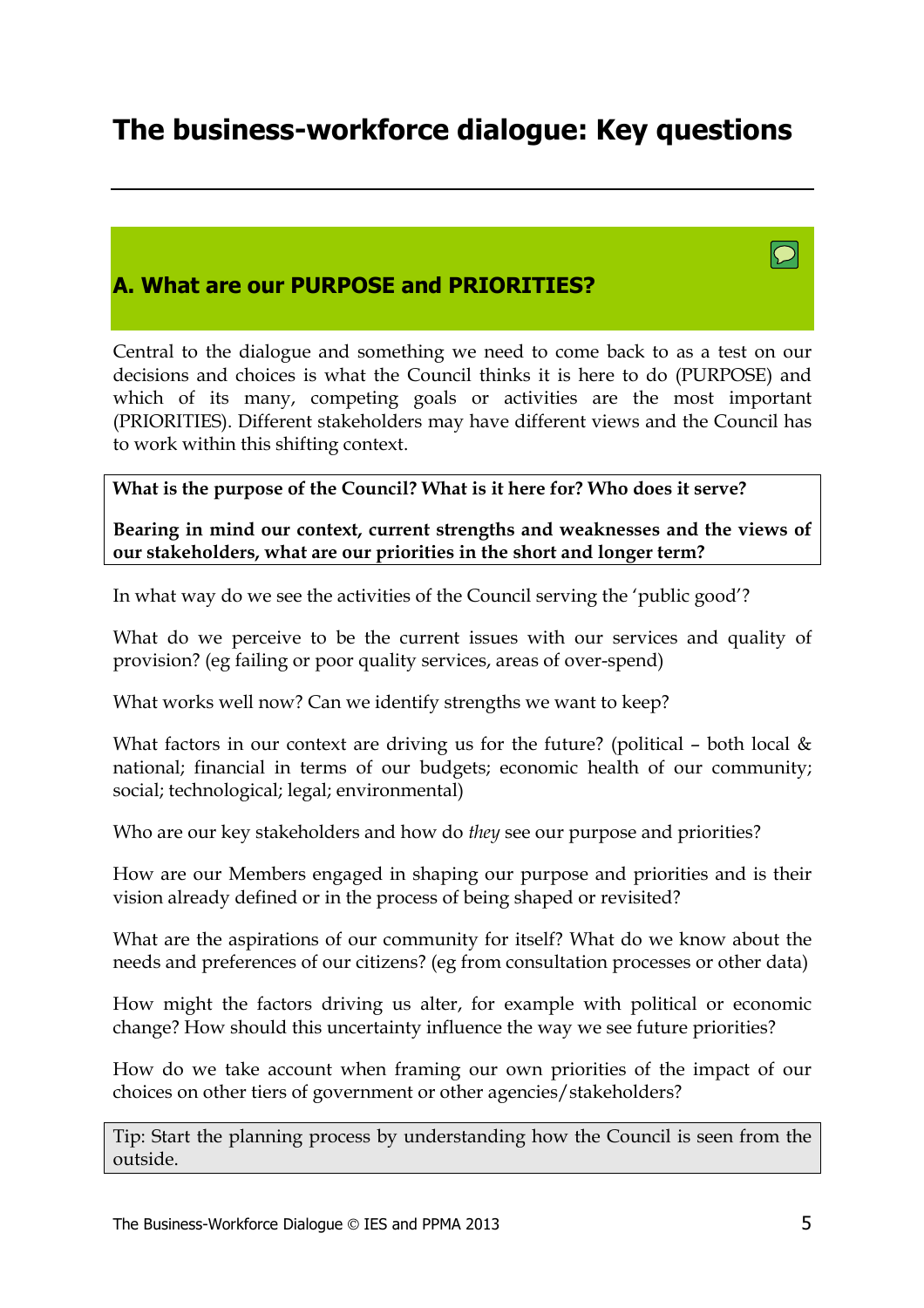# <span id="page-5-0"></span>[B. What KIND OF COUNCIL are we becoming?](#page-0-0)

Councils are making different choices about how they will operate to deliver the purpose and priorities which shape their vision. We assume that high level choices about the role of the Council in service delivery should stem from purpose and priorities as above.

#### What is the vision for the Council in terms of its role in service delivery?

#### What values will be central to this vision?

In what way will the Council enable its priorities to be achieved in terms of some of the different models for how Councils may operate? For example, will it deliver services directly, 'commission', collaborate with partners, amalgamate with others or seek to provide services to others, play a facilitative role in developing more varied provision etc?

Will the role of the Council differ from one service area to another, adopting a 'best fit' approach?

Does our choice about the kind of Council we will be really fit our circumstances?

What values are important to the Council and are these changing?

How important in policy terms are the implications of these choices for our role as an employer and for our workforce? How do we balance these employment considerations with other outcomes of change (eg financial or service impacts)?

What would 'good' look like here? For example, how will the Council place relative value on attributes such as quality of service, cost reduction, innovation, inclusion, collaboration, environmental contribution etc?

Given our context and stakeholders, are there several possible scenarios for the kind of Council we will become? What are their pros and cons in relation to our purpose and priorities?

Tip: Don't just follow the latest fashion or strap line like being 'a commissioning council' or going for 'social enterprise'. Look at what these models would really involve and whether they will really work for your services and in your context.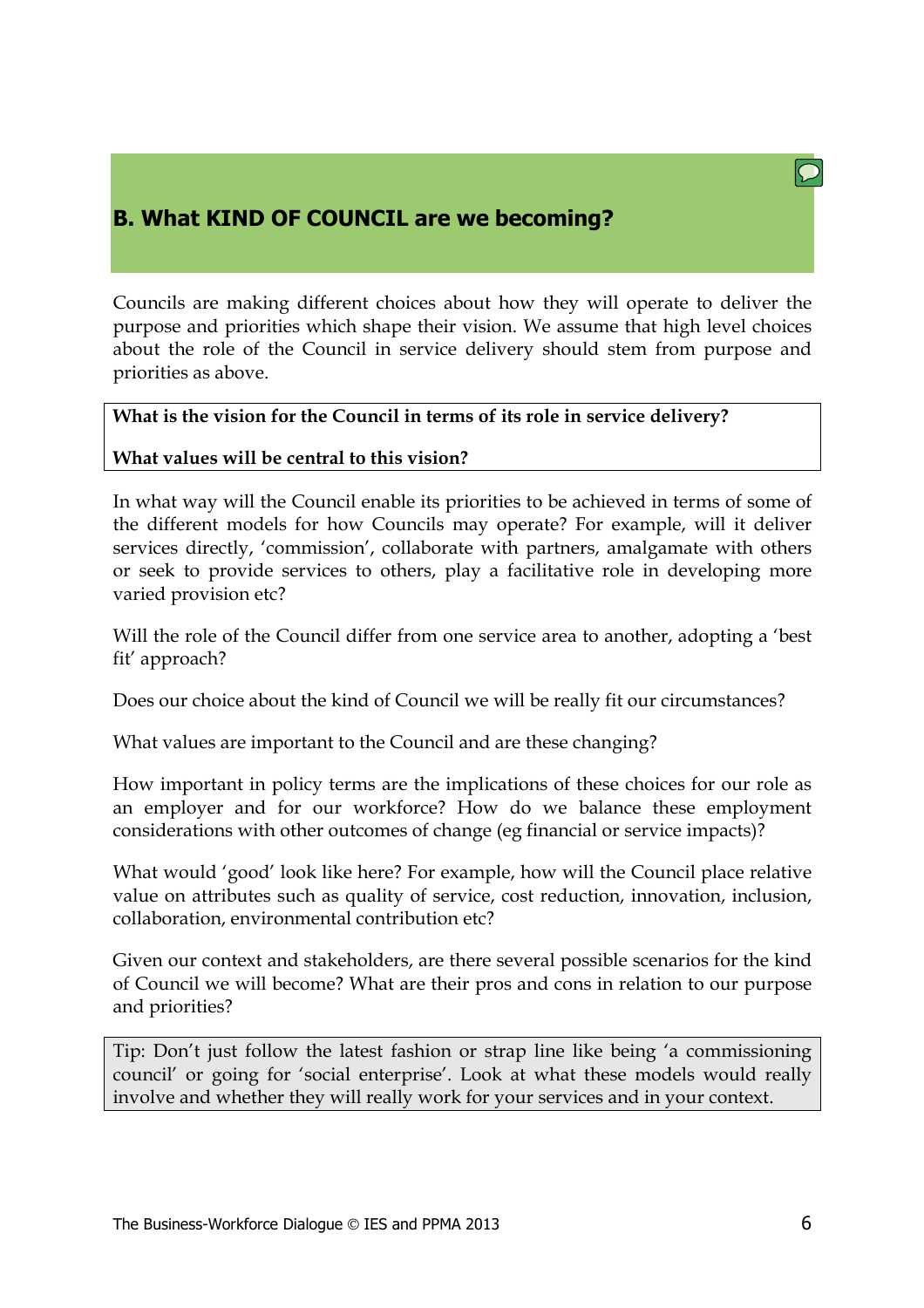# <span id="page-6-0"></span>[C. What SERVICES & WORK will be delivered at what COST?](#page-0-0)

Especially at Directorate or Service level, purpose and vision need to be translated into tangible intentions for services (including internal services) and what this means in terms of work activity. These activities include the work which may be commissioned or facilitated by the Council, not just done by Council employees. Budget constraints play a major role in decisions about work activities.

What services will be delivered in future with what volumes, at what quality and within what budgets?

#### What other activities need to be undertaken to support such service delivery, at what cost?

What are our current patterns of service delivery: volume, quality and cost?

Do we understand the costs and outputs (including quality) of outsourced activities and agency spend?

How do we compare with other Councils and providers of similar services?

Are there work activities which are likely to change and why?

Where might we be wasting money which could be better used? Are we actively managing under-performing services?

What services and other activities are we planning for with what volumes, at what quality and within what budgets?

Are we pitching service aspirations at an appropriate level? Are there some things we already do really well? Are they the things we need to do really well?

Are there some activities we will stop doing or do less? If we withdraw or reduce some services what are the risks?

How do these plans relate to our purpose, priorities, values and the needs and preferences of our services users?

Might our plans pass responsibility and attendant costs to another part of the public sector or to vulnerable citizens?

Tip: Work closely with finance colleagues to understand the real patterns of cost and, for employees, total employment cost not just average salary cost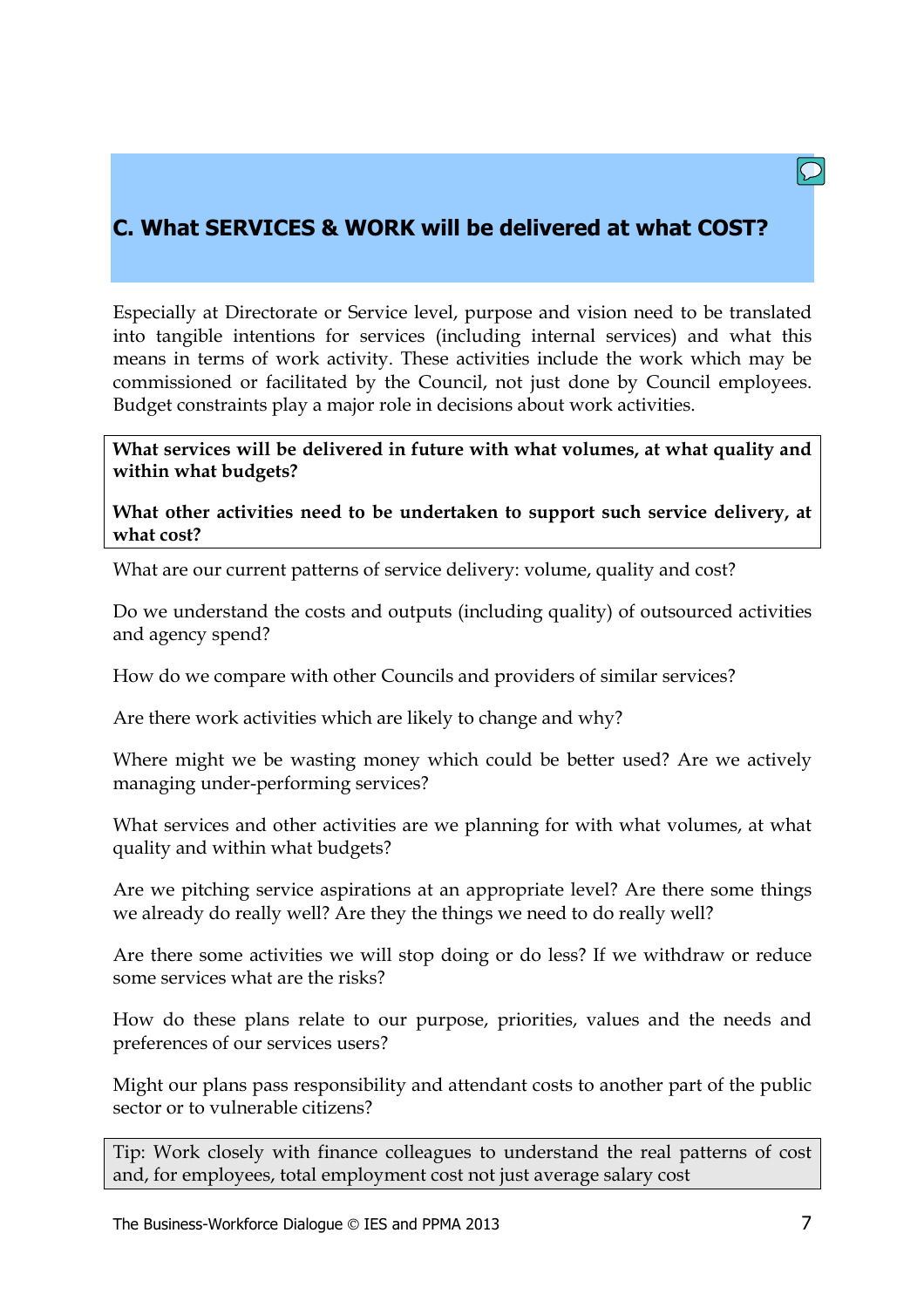# <span id="page-7-0"></span>[D. What ORGANISATION MODELS will we use?](#page-0-0)

Councils will be deciding on how to organise work and also need a process for making good quality decisions about which organisation forms to adopt.

How will services be delivered in future? For example, where will we outsource, work in partnership or involve the voluntary sector?

What will be our criteria for choosing the organisation models we will use for service delivery?

Which services are we best placed to deliver ourselves?

Will different philosophies of service delivery be appropriate in different services?

For specific proposed changes in organisational form:

Why are we choosing this model for this service or activity?

What is the evidence that the new model will deliver what we need? Will it be more cost effective? Will it deliver on quality? Will it have other benefits?

What do we know about how well this model may have worked elsewhere in a similar activity and context? Is there learning we can bring in?

Are there partners capable of delivering to this model? Do they have the capability, track record and financial resilience to deliver?

Do we have the capability to get the new model delivering for us?

Will our choices encourage innovation in services where required?

Where are the risks in this model in terms of sustainability of the activity or service?

What are the realistic timeframes for implementing this new model of service delivery?

Where our strategy is clear, are we ready to respond to opportunities which may arise in line with our intended direction (eg partners for collaboration)?

How will the Council need to invest in the capacity or capability of its partners or range of potential partners to make alternative models sustainable?

Tip: Don't start choosing new models for service delivery before you are clear about your service aspirations and priorities.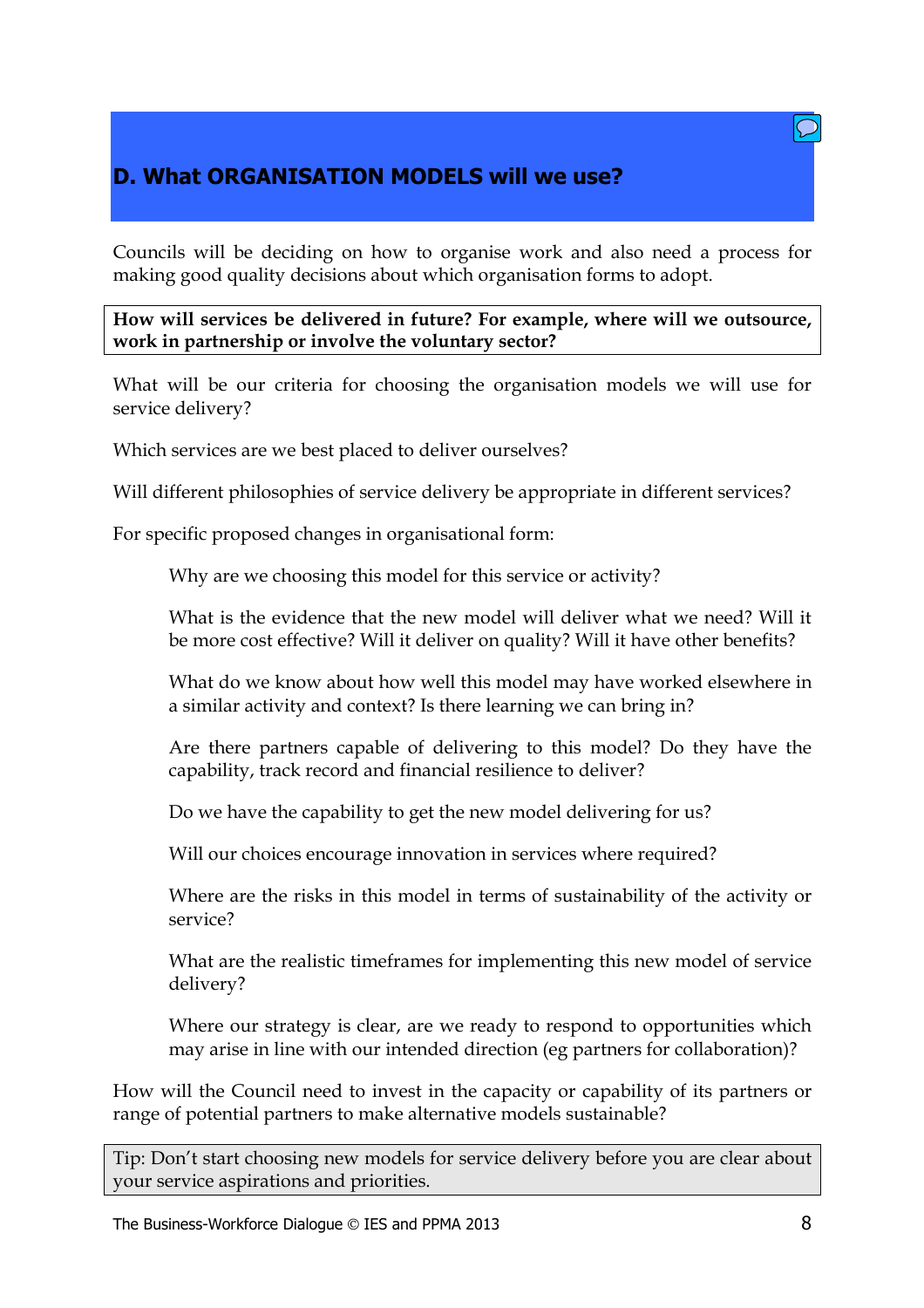## <span id="page-8-0"></span>[E. What will we OFFER our workforce & EXPECT from them?](#page-0-0)

Our purpose, priorities and values affect how we work as well as what we do. Changes in the way Councils operate are already changing what it means to be a public sector worker. The 'psychological contract' – what you give and what you get – is shifting and its future is not decided. How Councils behave towards their service users, partners and staff and how these groups behave with each other should be consistent with the values the Council will stand for.

#### What will we offer staff and what will we expect from them?

How do we expect everyone connected with the Council to behave?

How is the 'psychological contract' (what staff give and what they get) understood now and how will it evolve in future?

How will our expectations from staff and partners be evolving in our vision of the Council? Are there some specific expectations arising from likely work patterns or re-organisation of work?

Are the current changes seen in purely negative terms (i.e. making the Council a less attractive place to work) or is there a genuinely positive story to tell?

Are there some essential or 'non negotiable' behaviours and aspects of performance we will require of all staff and partners?

How will expectations apply to volunteers?

How will we achieve the flexibility we need in service delivery and manage this while offering work-life balance for the workforce?

Are there different scenarios to consider in the kind of employer we will seek to be?

What will we offer to attract and retain the people we need and achieve a well motivated and engaged workforce?

How will reward and recognition strategies support our purpose, priorities and the 'deal' for the workforce?

Tip: Clarity about how people are expected to behave is especially important in organisations which deal directly with the public or have contractors who do so.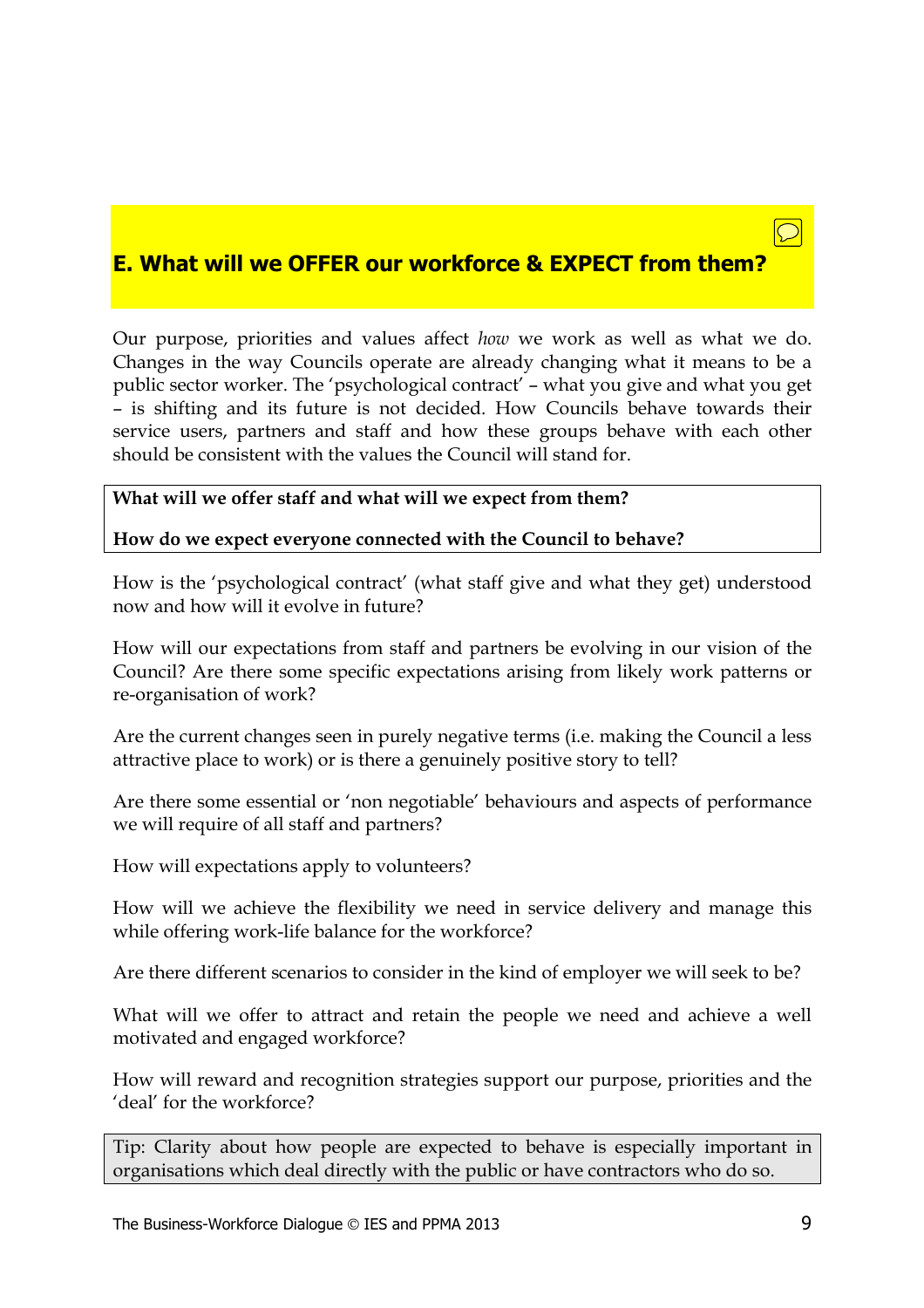# <span id="page-9-0"></span>[F. What PEOPLE, SKILLS & WORK PATTERNS will we need?](#page-0-0)

Assumptions about work activities need to translate into more tangible assumptions about the numbers of people in certain kinds of jobs. Even if the job name is staying similar, the skills they need may be changing. The need for flexibility and agility also raises choices about work patterns. Again these issues arise with delivery partners as well as with Council employees.

How will our demand for people be changing in terms of both numbers and skills?

#### What kind of work patterns will best meet our service needs?

For the service plans and organisational models under consideration:

How many people of what kinds (eg by profession or function; by grade level or cost) will be needed? Not just our own people but those of partners too.

Are there ways in which work might be re-designed which will lead to changes in kinds of people/jobs or their relative mix? Remember to consider middle and back office work as well as front-line roles and how changes will be phased.

If there are new kinds of capabilities required, what are these eg generic skill changes, professional/technical skills, managerial skills? How would they affect jobs/roles?

What are the attitudes and behaviours we will require in all our people?

How will skills and behaviours for the future change what we look for in recruits?

Are there different job design/ staffing scenarios we may wish to consider?

Are there roles critical to service delivery we need to pay particular attention to in our planning?

How are we building flexibility into our work design eg functionally (people who can do various work activities), spatially (in where work will be done) and temporally (in hours or patterns or work, permanent or temporary work)?

Tip: Avoid the temptation to assume that 'backroom' functions or jobs don't contribute to the quality and efficiency of service outcomes.

 $|O|$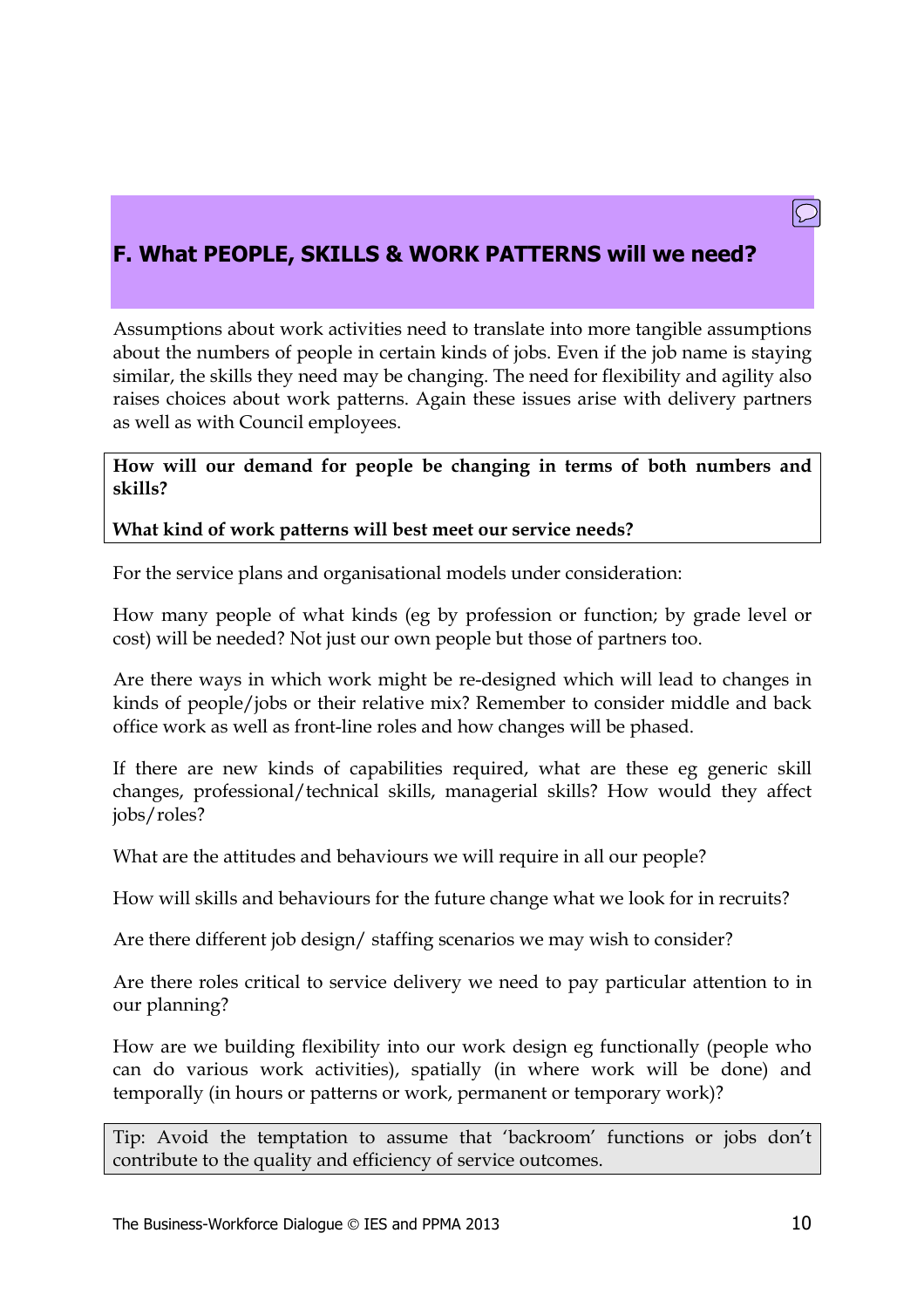# <span id="page-10-0"></span>[G. How will we SUPPLY THE WORKFORCE needed?](#page-0-0)

Local authority services have often faced skill shortages. We need to consider where the people will come from to get the work done, even if they are actually employed by someone else or working as volunteers. The planning of workforce recruitment and development will be essential to making new delivery models work.

Is the workforce out there to meet our changing needs and those of our delivery partners?

How will they be attracted, retained and developed to deliver and support services?

Do we understand the make up and dynamics of our existing workforce?

Are we already having issues with workforce supply? eg in numbers, quality, qualifications, attitudes

Are there areas where skills gaps or shortages put services at risk?

Will a suitable workforce be there in future for ourselves and our partners to deliver our service aspirations?

Can we buy in any new skills needed or will we need to develop them ourselves?

Do we have a sufficiently positive employer brand to attract people to our work?

How will our partners develop a sustainable workforce?

Do we need to invest or intervene locally or nationally in the service market, in providers or in education/training to ensure the future workforce will be available?

Is there untapped talent in some parts of the population which might help us meet our needs? Can we redeploy our existing staff more imaginatively into future roles?

What are our priorities for workforce development and what approaches to development will be most effective? (eg investment in formal training v investment in coaching closer to the job)

How are we securing our future talent pipelines for senior and critical professional and managerial roles? Are we considering long term supply as well as short term?

If we will be using volunteers in some services, are we clear how they will be selected, performance managed and developed so as to manage risk?

Tip: Skill shortages won't go away just because you outsource.

 $\overline{\bigcirc}$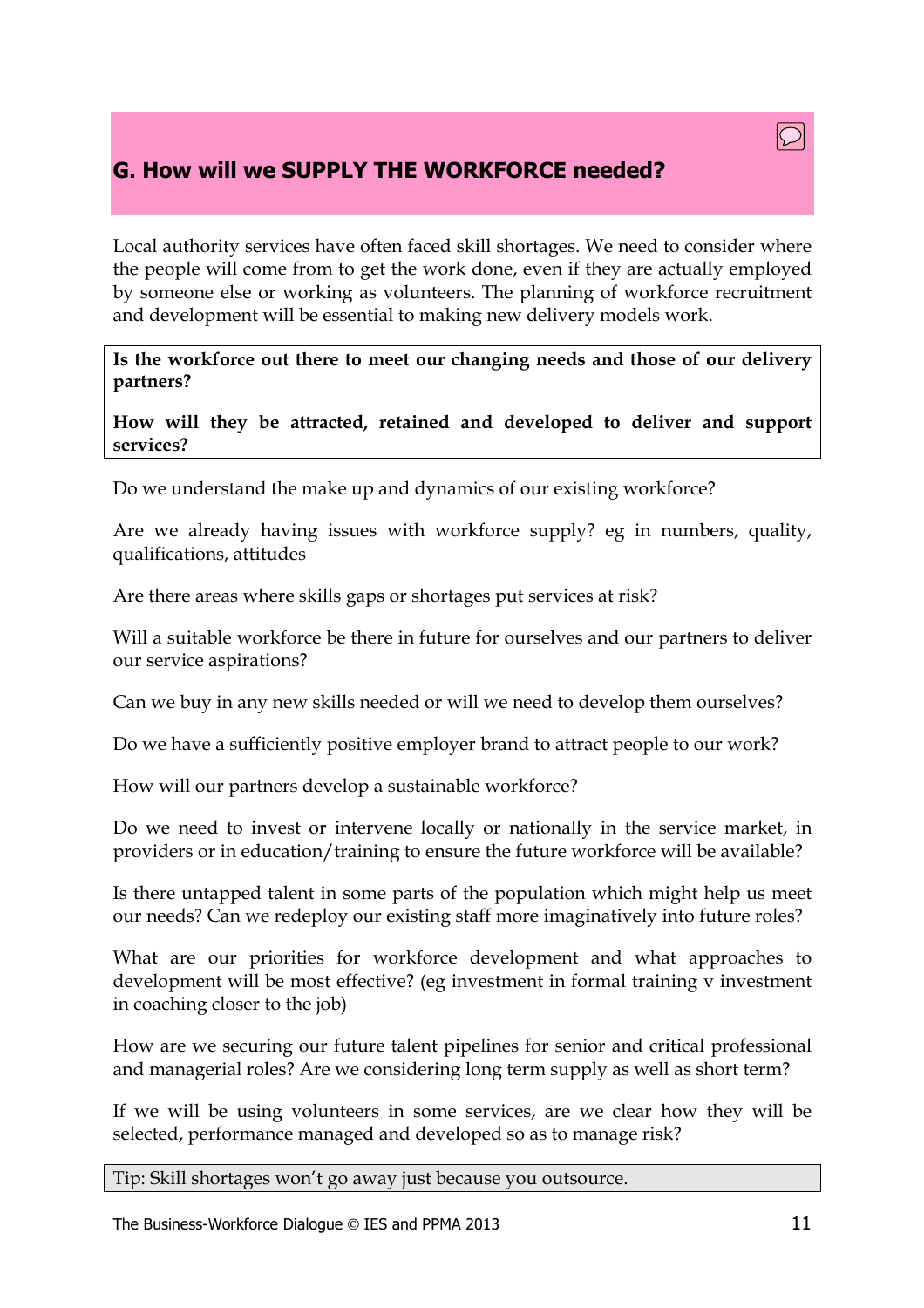### <span id="page-11-0"></span>[H. How will we LEAD & MANAGE ourselves through change?](#page-0-0)

Managers and leaders at all levels will need to take the Council from where it is now to where it needs to be. How they manage staff and partners will be crucial to the motivation of engagement of those actually doing the work. Managers also need to manage the change process.

#### What will our managers need to do and do they have the capability to do it?

Do we have a clear approach to managing change and the resources to implement it?

Are there current gaps between what we say and what we do ie between intent and actual behaviour on the ground?

What will the impact be of changes in services and work on what we need from managers at varied levels? How will their experience of being a manager change?

If we move into new models for service delivery do we have the skills we need to manage them? eg procurement, monitoring, contract management, partnership working, management of volunteers

How do we expect managers to behave and engage with their customers, staff and partners?

How will we ensure that staff and partners will understand their roles, objectives and priorities though a period of change? How will they know what standards of performance will be expected of them?

How will the organisation hold managers to account and support them in achieving the required performance against plans, dealing with poor performance and creating an environment where everyone gives their best?

If we outsource who will have the time and capability to quality assure services?

Will we have a well-understood framework for managing change and a range of tools for managers to use with their teams and relevant partners/stakeholders?

How will we learn the lessons from change so we get better at it?

Tip: If your staff and stakeholders don't understand why a change is happening and do not have the chance to make positive suggestions, they won't be committed to it.

 $\bigcirc$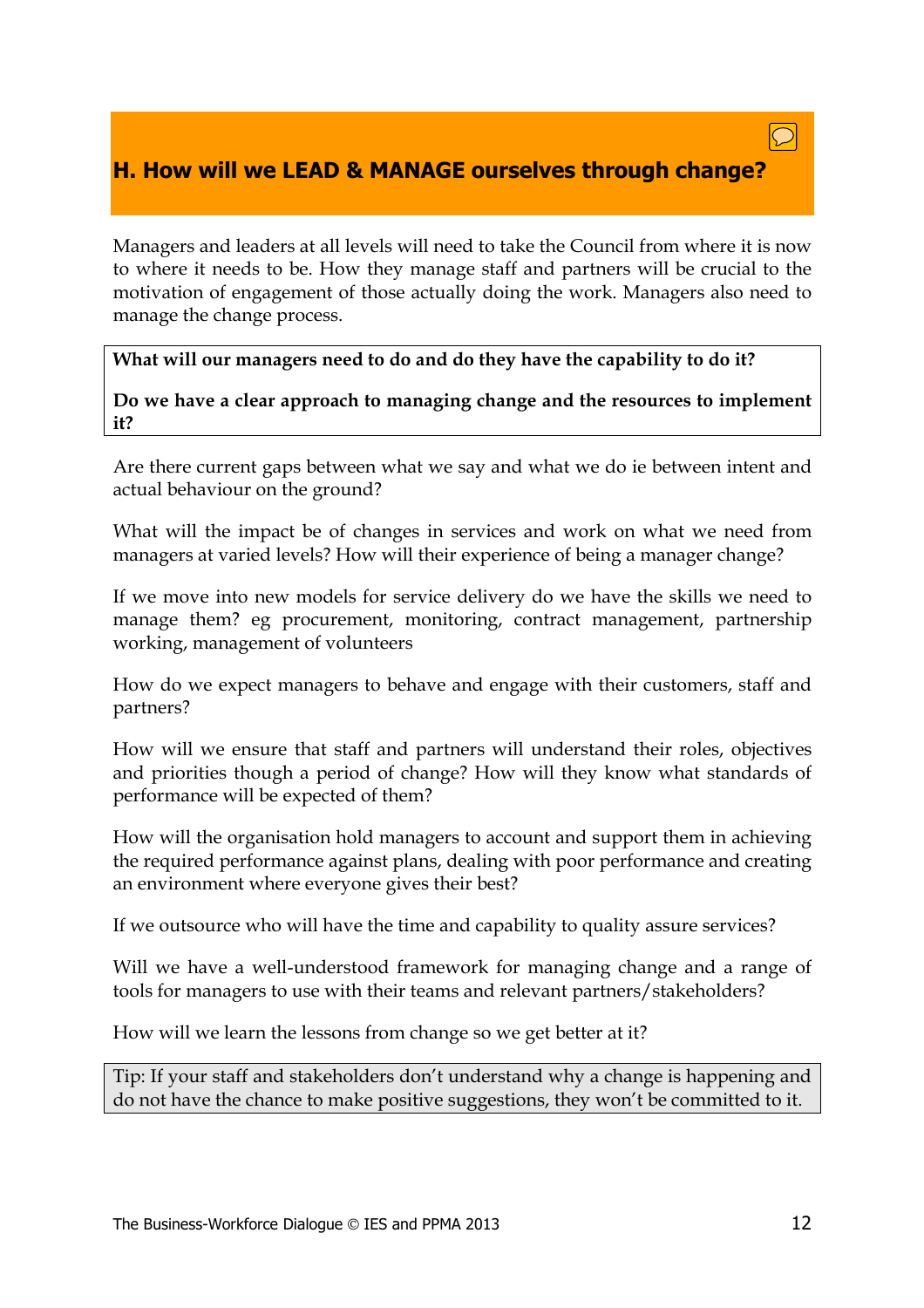<span id="page-12-0"></span>Throughout this model, we need to ensure that issues of RISK and of EVIDENCE are considered. That is why these aspects sit in the centre of the model as a backcloth to all aspects.

### [I. What RISKS do we face and how will we mitigate them?](#page-0-0)

At many points in discussions about organisational futures, services and the workforce, we need to consider uncertainty and therefore risk. In designing sustainable services, we need to look at the medium term risks as well as being aware of the short-run impact of decisions.

What are the risks of the different organisational and staffing options we are considering?

How do we adopt a balanced approach to risk – enabling innovation but ensuring adequate resilience?

What is the attitude of the organisation and its stakeholders towards risk?

How is preventative action balanced with reacting to acute problems or maintaining historical service provision?

Where do the risks in each part of the model lie for your organisation?

What factors drive these risks?

Do different standards of service, ways of organising or workforce scenarios present different risks?

Can we quantify risks where possible?

What can we do, especially in the way new service models are implemented, to mitigate risk?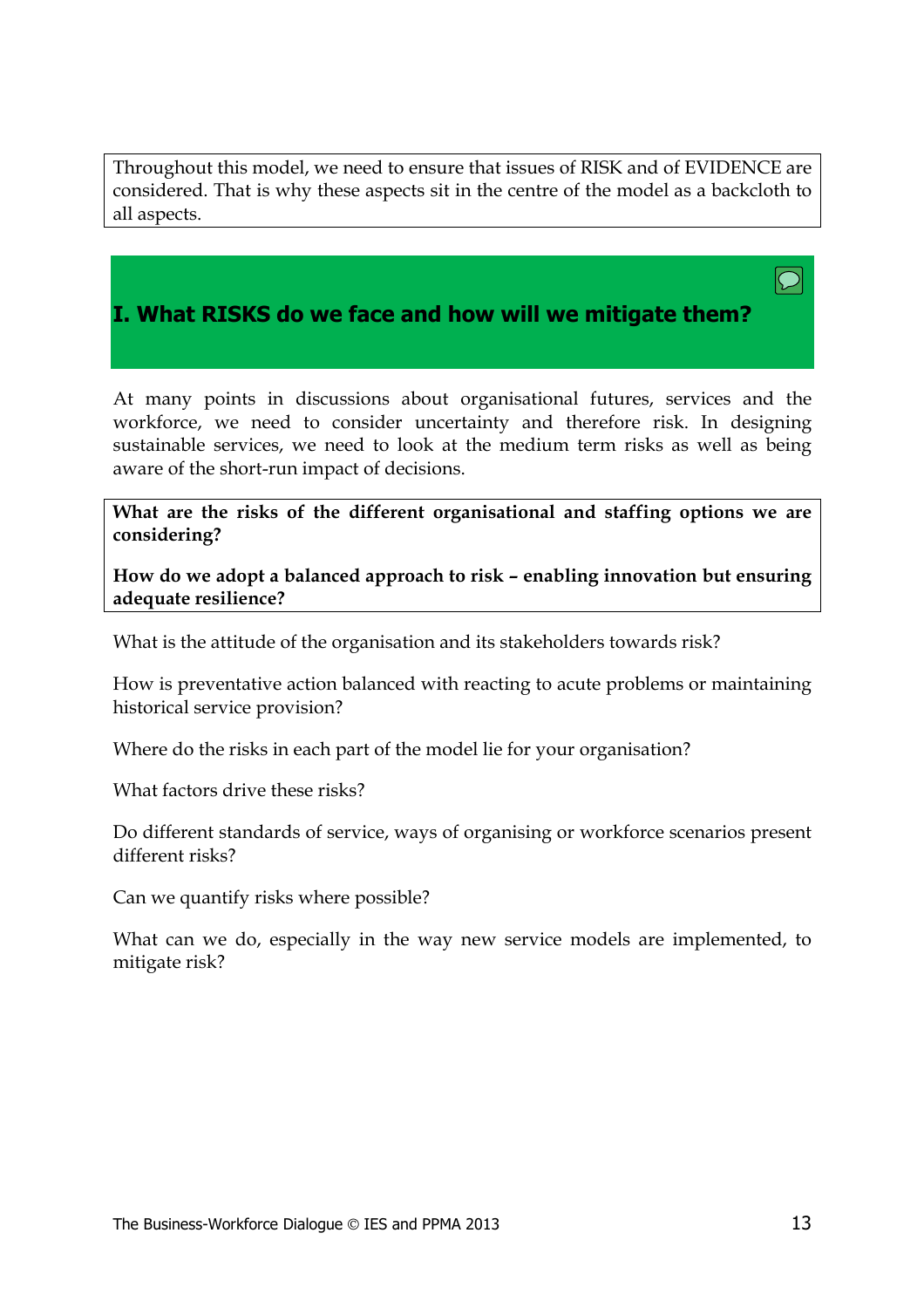### <span id="page-13-0"></span>[J. What INFORMATION & EVIDENCE informs us and how will](#page-0-0) we EVALUATE our PROGRESS?

Improved management information and external evidence should inform business and workforce decisions but is also needed to assess whether the Council is delivering on its vision and whether citizens are receiving better services.

#### What evidence should we look for to help us with our decisions?

#### Are we monitoring the right things to know if we are on track?

What data do our plans rest on? (service data, workforce data, cost data)

What external comparisons or research evidence (eg on different service or delivery models) informs our choices?

What quality assurance processes will deploy?

Are there some key workforce measures we may need to track? (eg productivity, use of overtime or agency workers, unfilled or hard to fill vacancies, workforce quality, managerial performance, employee engagement through change)

How will we track progress and effective use of resources against our purpose and priorities?

How effective is our decision-making and are we learning to manage change more effectively?

Tip: When you talk to other Councils find out what evidence they have based their future delivery models on and how they will know if they are working.